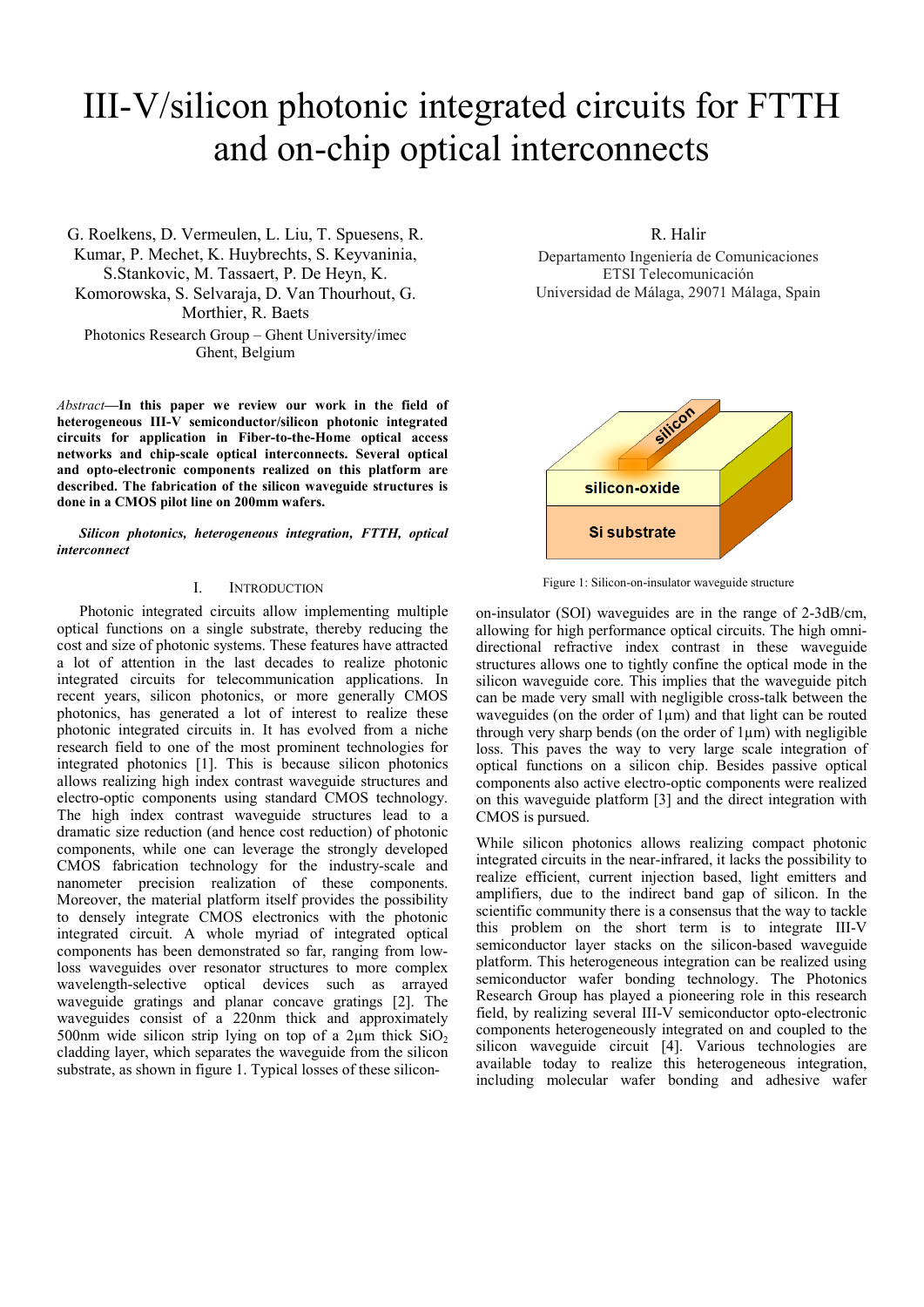**III-V** die bonding (unprocessed) InP substrate removal **SOI Wavequide wafer Processing** of III-V devices

Figure 2: Heterogeneous integration of III-V semiconductor opto-electronic components on top of silicon waveguide circuits

bonding. The Photonics Research Group has focused so far on the use of adhesive bonding using a DVS-BCB polymer bonding agent. The processing sequence is outlined in figure 2. After finishing the fabrication of the passive silicon waveguide circuits on 200mm SOI wafers, III-V dies are bonded, epitaxial layers down, onto the silicon waveguide circuit. These III-V InP/InGaAsP dies do not contain any device features yet, making the positioning of the dies a tolerant and fast process. After curing of the polymer bonding agent, the InP substrate is removed such that the epitaxial layers remain attached to the silicon waveguide circuit. After this layer transfer, the epitaxial layer stack can be processed, lithographically aligned to the underlying silicon features. This allows for the dense integration of active opto-electronic components on a silicon platform, paving the way to the realization of complex active/passive photonic integrated circuits. Several device examples will be discussed in subsequent sections.

One important issue with silicon photonics, especially in the context of telecommunication, is the interfacing of the photonic integrated circuit with the outside world, i.e. an optical fiber. Given the huge difference in waveguide dimensions between the core of a single mode optical fiber  $(\sim 100 \mu m^2)$  and the core of a silicon waveguide  $(\sim 0.1 \mu m^2)$ , efficient coupling between both waveguide structures is far from trivial. Moreover, for many applications this coupling needs to be polarization independent. The large waveguide birefringence due to the high refractive index contrast makes polarization handling on a silicon photonic chip also far from trivial. In order to tackle this problem, diffractive grating coupler structures are used to interface with a standard single mode fiber [5]. These high index contrast gratings are defined in the silicon waveguide layer and allow to efficiently diffract the light out of the waveguide plane to an optical fiber, as shown in figure 3a. In this way, very high fiber coupling efficiency was experimentally obtained (-1.6dB coupling efficiency with a 1dB-bandwidth of 40nm) for onedimensional grating structures [6]. One-dimensional grating structures still behave very polarization dependent however. In order to tackle the polarization dependence



Figure 3: Interfacing a single mode optical fiber to a silicon-on-insulator waveguide circuit using diffraction gratings: one-dimensional grating structures (a) and two-dimensional grating structures (b)

problem, two-dimensional grating structures can be used as shown in figure 3b. These two-dimensional grating structures couple both orthogonal polarizations in the optical fiber to two orthogonal optical waveguides on the chip (with identical polarization of the optical mode in both silicon waveguides). In this way, the two-dimensional grating coupler can directly be used in a polarization diversity scheme that allows for polarization independent operation of a silicon waveguide circuit. This way, we demonstrated 0.15dB of residual polarization dependent loss in a high index contrast waveguide structure [6].

Given these developments in the field of heterogeneous integration and fiber-to-chip coupling, silicon photonic integrated circuits are emerging as a promising platform to implement telecommunication-related optical functions on. Therefore, in the remainder of the paper we will focus on the realization of photonic integrated circuits for Fiber-to-the-Home access networks and for chip-scale optical interconnects.

## II. III-V/SOI PHOTONIC IC'S FOR FTTH

Point-to-point Fiber-to-the-Home optical access networks require large volume and low-cost optical transceivers, both at the subscriber and the central office side. From the perspective of the transceiver at the subscriber side, 1310nm is the upstream channel and 1490nm and 1550nm are the downstream channels for data and CATV. The passive optical part of a fiber-to-the-home transceiver has to couple and demultiplex these three communication channels. The grating couplers that were described in the previous section are designed to interface a photonic integrated circuit in a single wavelength band (i.e. the C-band). In order to achieve an interface for the 1300nm wavelength band, the grating design can be modified by using a second entrance waveguide to the grating coupler structure, schematically outlined in figure 4a. Proper design of the grating allows coupling the 1300nm wavelength band and the 1550nm wavelength band to and from the silicon chip, while at the same time providing a spatial splitting of the two wavelength bands. The operation of this wavelength duplexer was experimentally assessed using the device shown in figure 4b, in which a one-dimensional grating duplexer was connected to a planar concave grating demultiplexer. This grating demultiplexer performs both the (de)multiplexing of the 1490nm and 1550nm wavelength band,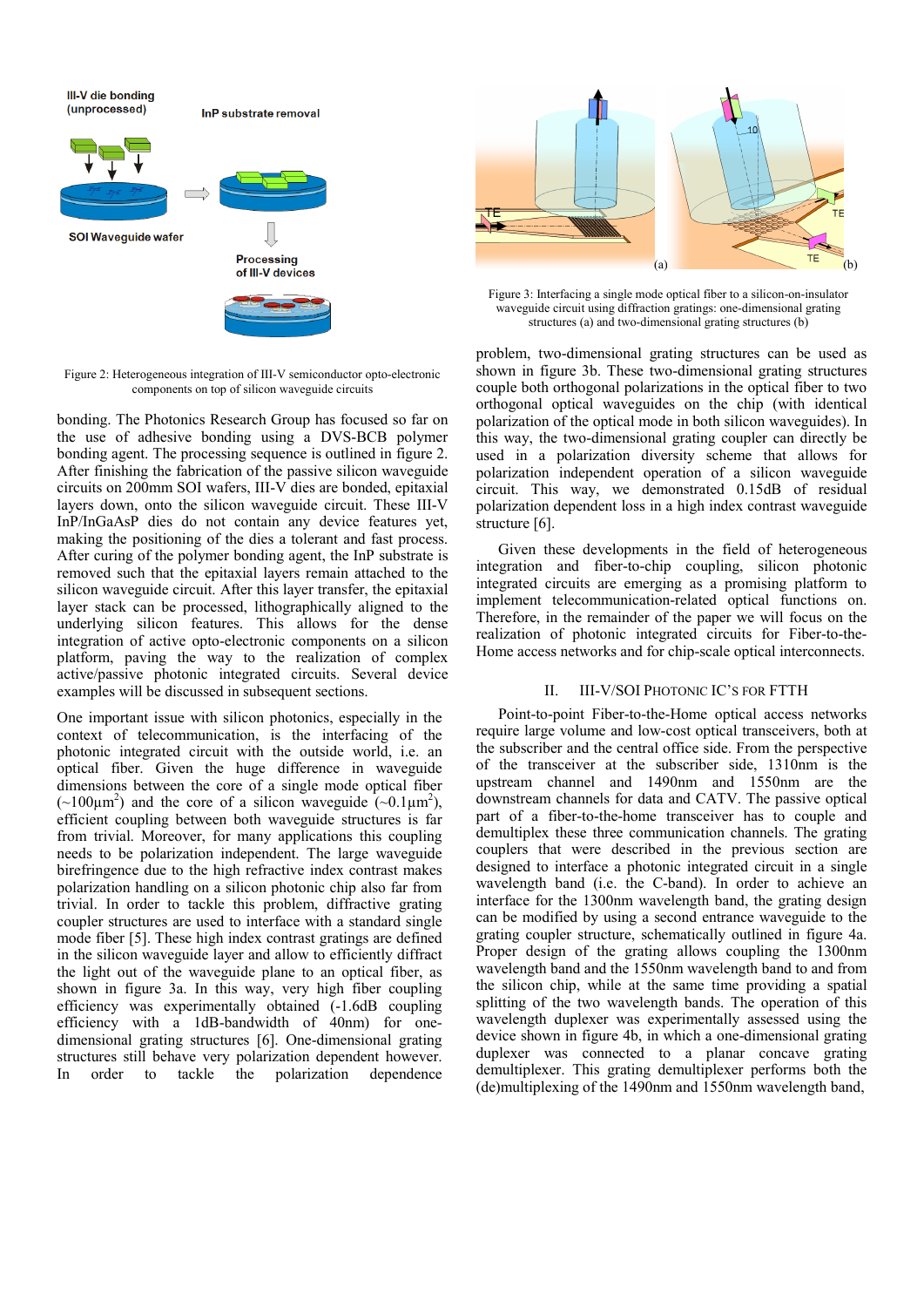

(b)

Figure 4: Grating duplexer structure to interface a silicon photonic integrated circuit with two wavelength bands (a) and a microscope image of a realized photonic integrated circuit combining a grating duplexer and a planar concave grating for wavelength demultiplexing (b)

while at the same time it also filters out 1300nm-band cross-talk which is transmitted through the grating duplexer [7]. While this device structure only works for a single polarization, a polarization diversity scheme based on a polarization diversity grating duplexer can also be designed.

At the central office side, the 1300nm wavelength band is received while 1490nm/1550nm band signals are transmitted to the subscriber. An elegant way to implement transceivers for the central office side, which directly allows polarization independent operation, is shown in figure 5a. This scheme is based on the integration of a III-V photodetector on top of a silicon grating coupler, in which the photodetector is designed to be transparent for the 1490nm/1550nm wavelength band. By positioning an optical fiber on top of the photodetector/grating stack, the 1300nm signal can directly be detected (0.4A/W responsivity experimentally obtained) with very low polarization dependent loss (<0.5dB over an 80nm wavelength range), while the cross-talk of the 1490nm/1550nm wavelength band is below -30dB. A microscope image of a realized photonic integrated circuit is shown in figure 5b, showing the photodetector integrated on top of the silicon transceiver, implementing the 1490nm/1550nm multiplexing [8].

### III. CHIP-SCALE OPTICAL INTERCONNECTS

Due to the continued down-scaling of the transistor size in electronic integrated circuits, the (long-distance) on-chip electrical interconnects are becoming a bottleneck. One approach to tackle this problem is to use optical interconnects for long distance communication on the chip. The silicon-oninsulator material platform is well suited for this optical interconnect application, due to the fact that its processing is compatible with the fabrication of the electronic integrated circuits. All basic functionalities for optical interconnects can



Figure 5: Integration of a III-V photodetector that detects the 1300nm wavelength band signals and is transparent for the 1490nm/1550nm wavelength band: schematic cross-section (a) and microscope image (b)

be realized on the silicon platform, except for an electrically pumped light source. In order to realize this on an SOI platform, the heterogeneous integration of III-V semiconductors has been proposed. This III-V layer can however also be used for the active optical functionality such as optical modulators, photodetectors and switches. Thereby the function of the SOI photonic layer is purely that of a passive interconnect layer. The footprint of these active III-V devices should be as small as possible, while their power consumption and operation speed should be compatible with the envisioned application. Therefore we studied III-V microdisk resonators integrated on top of a silicon waveguide circuit as a key component to realize the light emission, modulation and switching functionality. The device layout of the microdisk structure is schematically illustrated in figure 6. The microdisk resonator supports whispering gallery mode resonances which are confined at the circumference of the disk. By placing the top metal contact in the center of the disk and using a lateral contact the metallization can be kept away from the optical mode, thereby realizing high quality factor resonances. When forward biased, the quantum wells in the microdisk structure are pumped to population inversion, thereby creating a microlaser structure which evanescently couples out light to the silicon waveguide circuit. This way,  $120\mu$ W of CW power (1.58 $\mu$ m wavelength) was coupled to the silicon waveguide circuit, using 3.5mA injection current (device diameter: 7.5µm). Single mode operation with a side mode suppression ratio of more than 35dB was obtained, which is due to the small size of the resonator [9]. When the microdisk structure is not biased, the multi-quantum well region is heavily absorbing, thereby resulting in a resonator with very low Q-factor. When the quantum wells are pumped to transparency, high Q-factor resonances can be obtained.